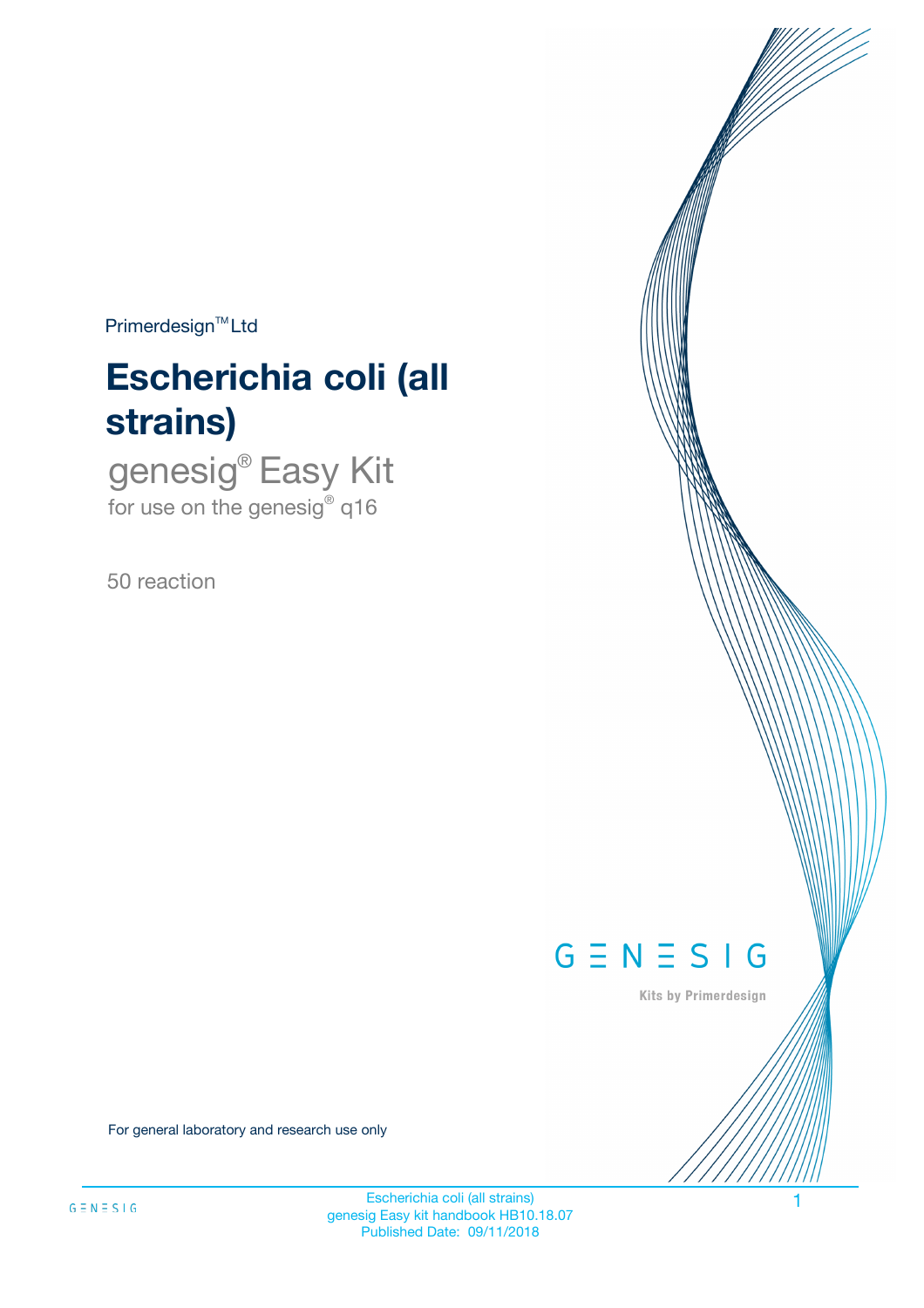# genesig® Easy: at a glance guide

#### **For each DNA test**

| Component               | <b>Volume</b> | Lab-in-a-box pipette |  |
|-------------------------|---------------|----------------------|--|
| E.coli_spp reaction mix | $10 \mu$      |                      |  |
| <b>Your DNA sample</b>  | $10 \mu$      |                      |  |

#### **For each positive control**

| Component                 | Volume          | Lab-in-a-box pipette |  |
|---------------------------|-----------------|----------------------|--|
| E.coli_spp reaction mix   | 10 <sub>µ</sub> |                      |  |
| Positive control template | 10 <sub>µ</sub> |                      |  |

#### **For each negative control**

| Component               | <b>Volume</b>   | Lab-in-a-box pipette |  |
|-------------------------|-----------------|----------------------|--|
| E.coli_spp reaction mix | 10 <sub>µ</sub> |                      |  |
| <u>Water</u>            | 10 <sub>µ</sub> |                      |  |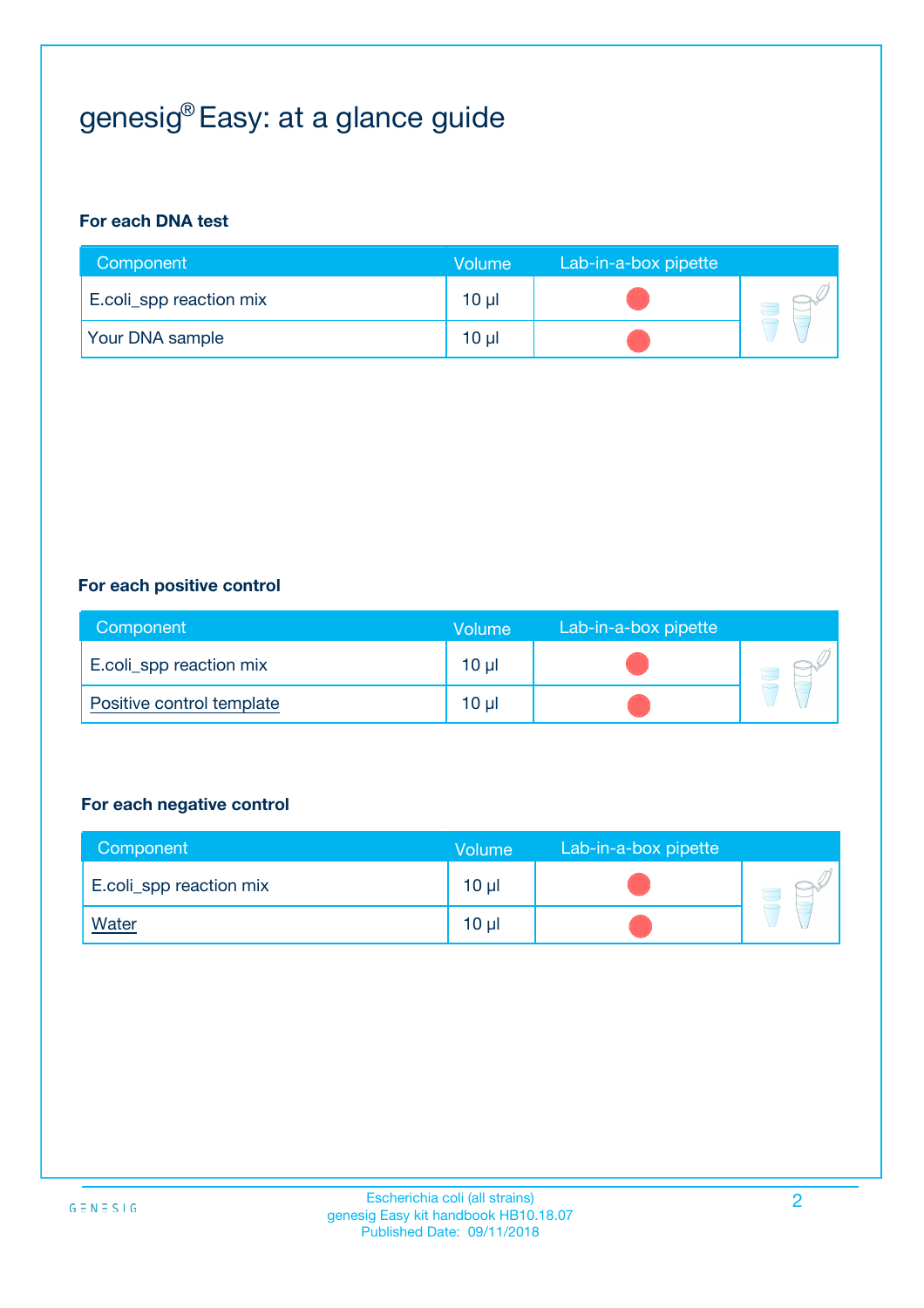# Kit Contents



## Reagents and equipment to be supplied by the user

#### **genesig® q16 instrument**

#### **genesig® Easy Extraction Kit**

This kit is designed to work well with all processes that yield high quality RNA and DNA but the genesig Easy extraction method is recommended for ease of use.

#### **genesig® Lab-In-A-Box**

The genesig Lab-In-A-Box contains all of the pipettes, tips and racks that you will need to use a genesig Easy kit. Alternatively if you already have these components and equipment these can be used instead.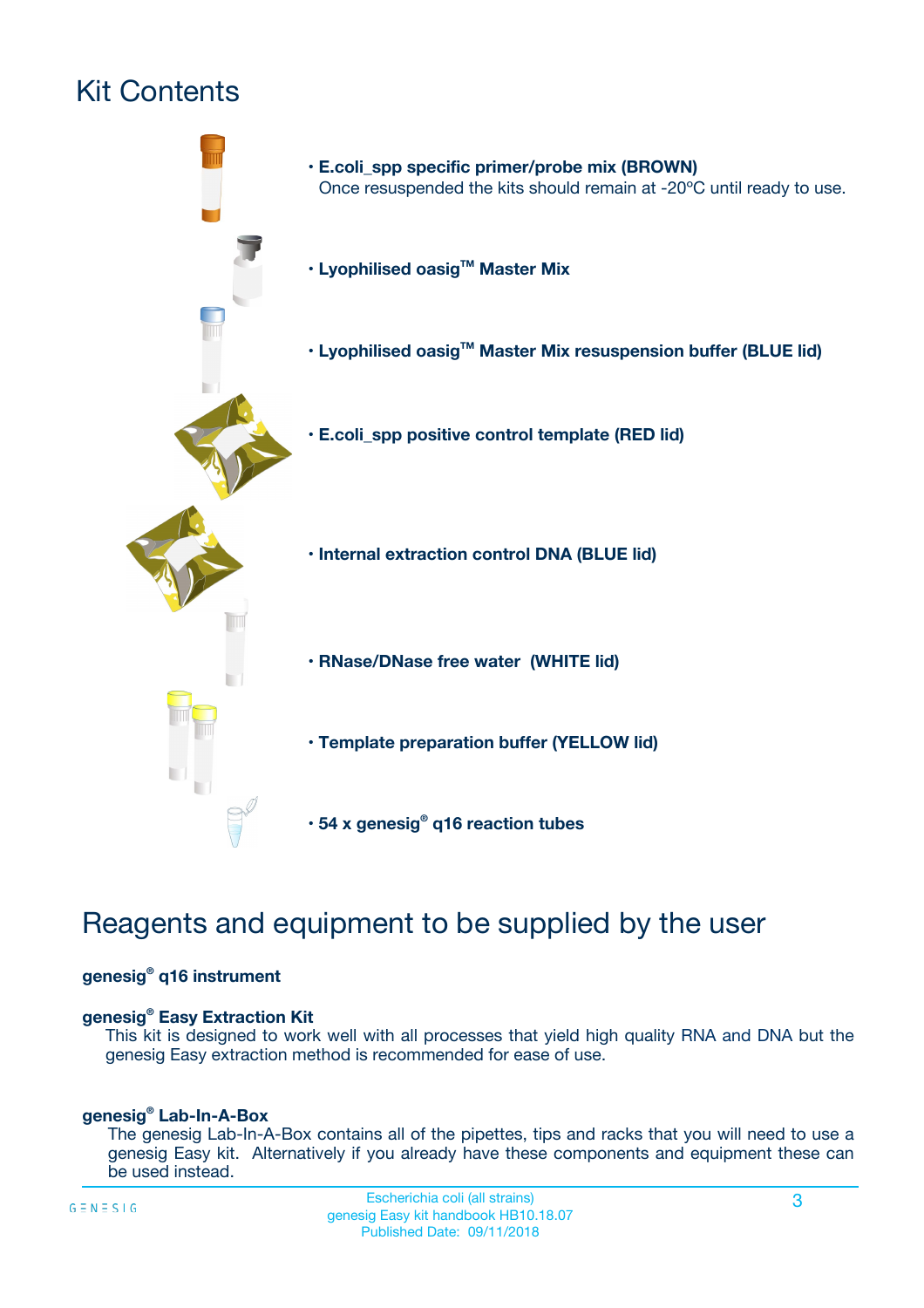## Step-by-step guide

### 1. Create your reaction mix



Use the blue pipette to transfer 500µl**\*** of the oasig Master Mix resuspension buffer into the tube of lyophilised oasig Master Mix and mix well by gently swirling. Then transfer all of that master mix into the brown tube labelled E.coli spp primers/probe.

**\***Transfering 525µl of the oasig Master Mix resuspension buffer to your oasig Master Mix (instead of the 500µl recommended above) will enable you to take full advantage of the 50 reactions by accounting for volume losses during pipetting. In order to do so with the genesig Easy fixed volume pipettes use 1x blue, 2x red and 1x grey pipettes to make the total volume. Please be assured that this will not adversely affect the efficiency of the test.

Cap and shake tube to mix. A thorough shake is essential to ensure that all components are resuspended. **Failure to mix well can produce poor kit performance.**

Leave to stand for 5 minutes. Now your reaction mix is ready to use.

Store the reaction mix in the freezer from hereon.

#### Top tip

- Ensure that the reaction mix is mixed thoroughly before each use by shaking.
- **•** Once resuspended do not expose genesig Easy kit to temperatures above -20°C for longer than 30 minutes at a time.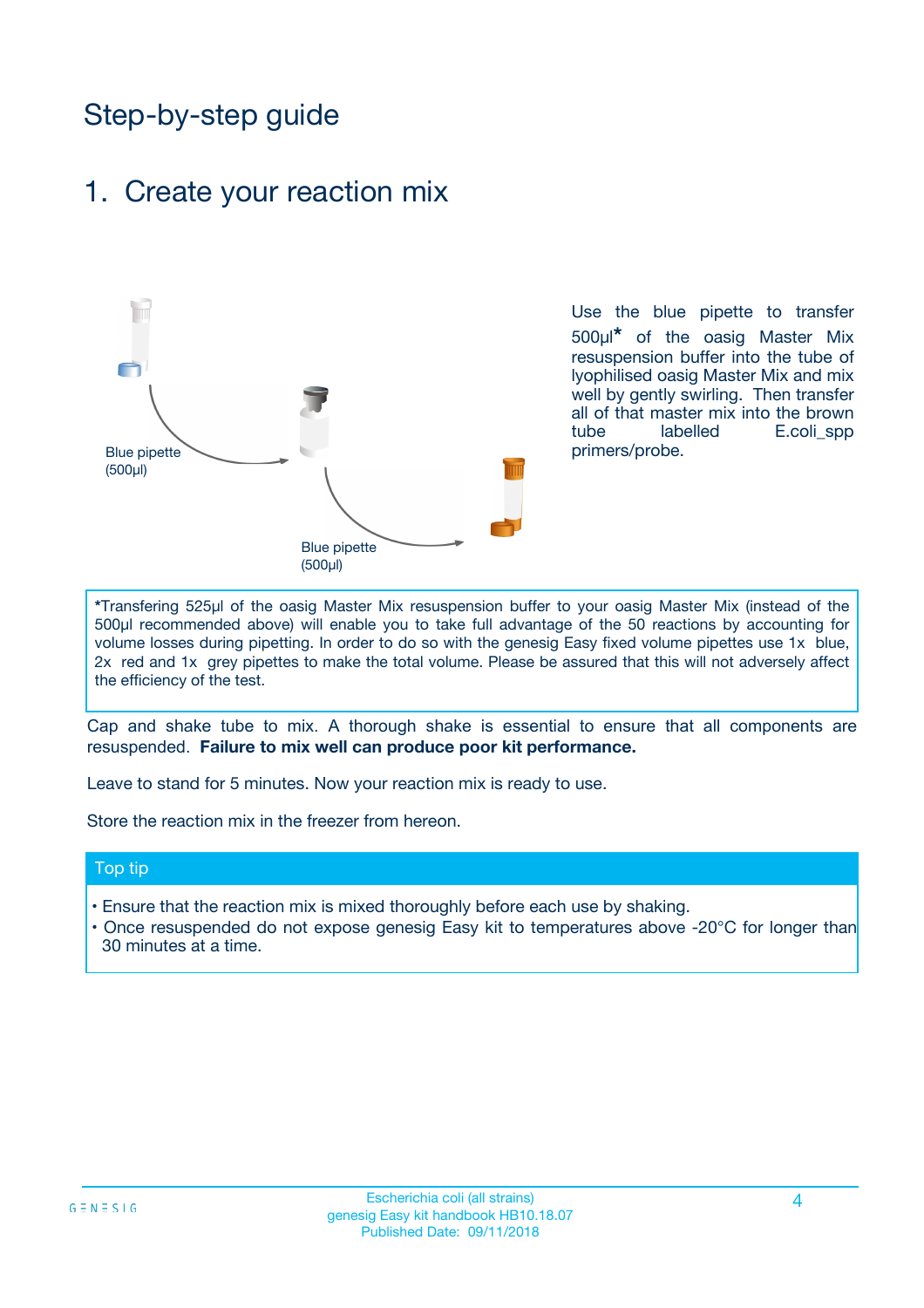# 2. Internal extraction control



Use the blue pipette to transfer 1000µl (2 x 500µl) of template preparation buffer into the Internal Extraction Control DNA tube. Cap and shake tube to mix.

Your kit contains Internal Extraction Control DNA. This is added to your biological sample at the beginning of the DNA extraction process. It is extracted along with the DNA from your target of interest. The q16 will detect the presence of this Internal Extraction Control DNA at the same time as your target. This is the ideal way to show that your DNA extraction process has been successful.

#### **If you are using an alternative extraction kit:**

Use the red pipette to transfer 10µl of Internal Extraction Control DNA to your sample **after** the lysis buffer has been added then follow the rest of the extraction protocol.

#### **If you are using samples that have already been extracted:**

Use the grey pipette to transfer 5µl of Internal Extraction Control DNA to your extracted sample.

## 3. Add reaction mix to all reaction tubes



For every reaction to be run, use the red pipette to add 10µl of your E.coli\_spp reaction mix to every tube.

#### Top tip

- Always pipette the reaction mix directly into the bottom of the tube.
- You can label the tube lids to aid your reaction setup but avoid labelling tube sides.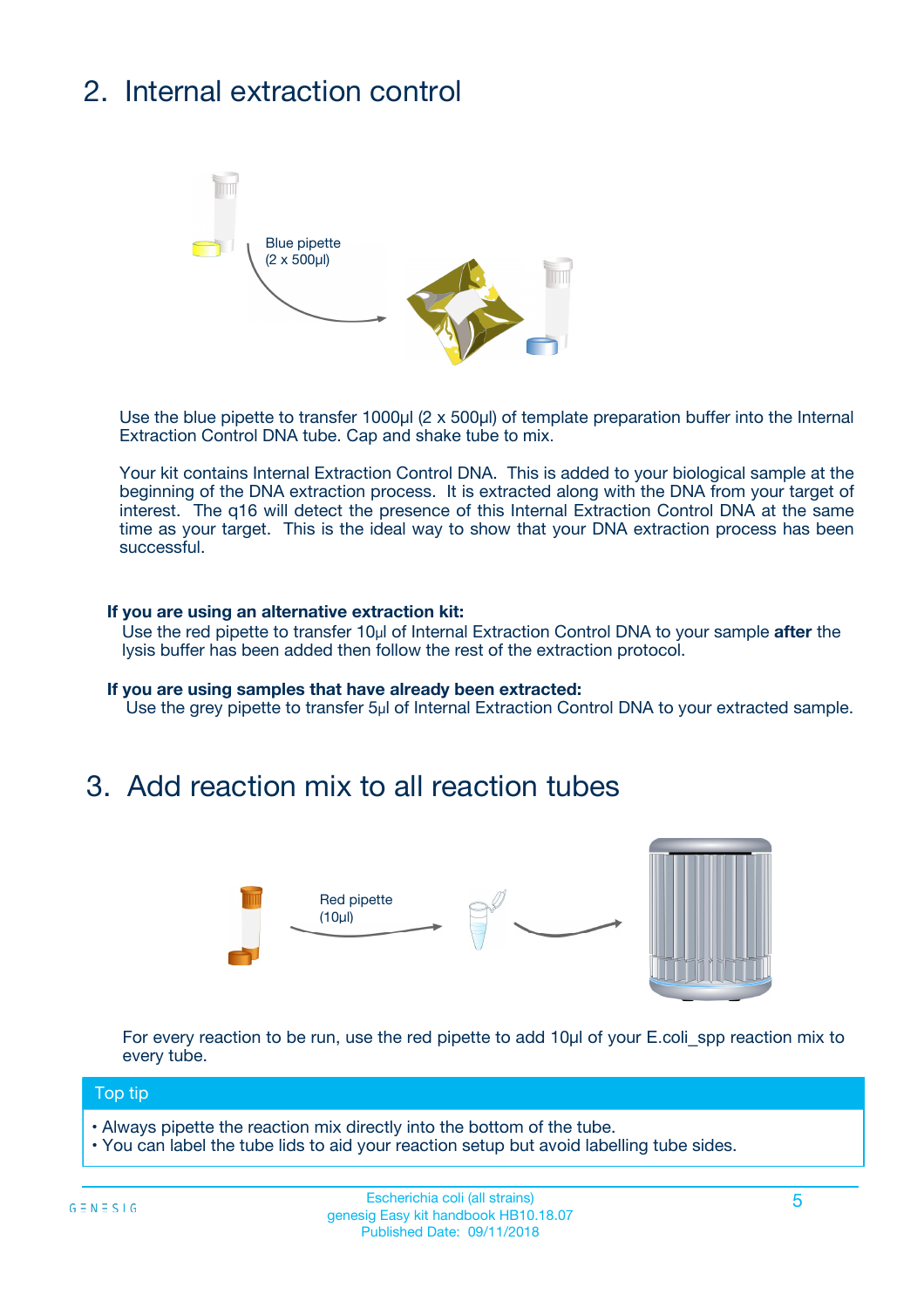## 4. Negative control



For each test you will require a negative control. Instead of DNA, water is used. This sample should typically prove negative thus proving that all of your positive samples really are positive.

To create a negative control reaction simply use the red pipette to add 10µl of the water to the required reaction tubes. Close these tubes after adding the water.

Because some genesig kit targets are common in the environment you may occasionally see a "late" signal in the negative control. The q16 software will take this into account accordingly.

#### Top tip

**•** Always add the water to the side of the tube to reduce the introduction of bubbles.

### 5. Set up a test



For each sample you wish to analyse, use the red pipette to add 10µl of your DNA sample to the required reaction tubes. Close these tubes after adding the sample. Always change pipette tips between samples.

#### Top tip

**•** Always add the DNA sample to the side of the tube to reduce the introduction of bubbles.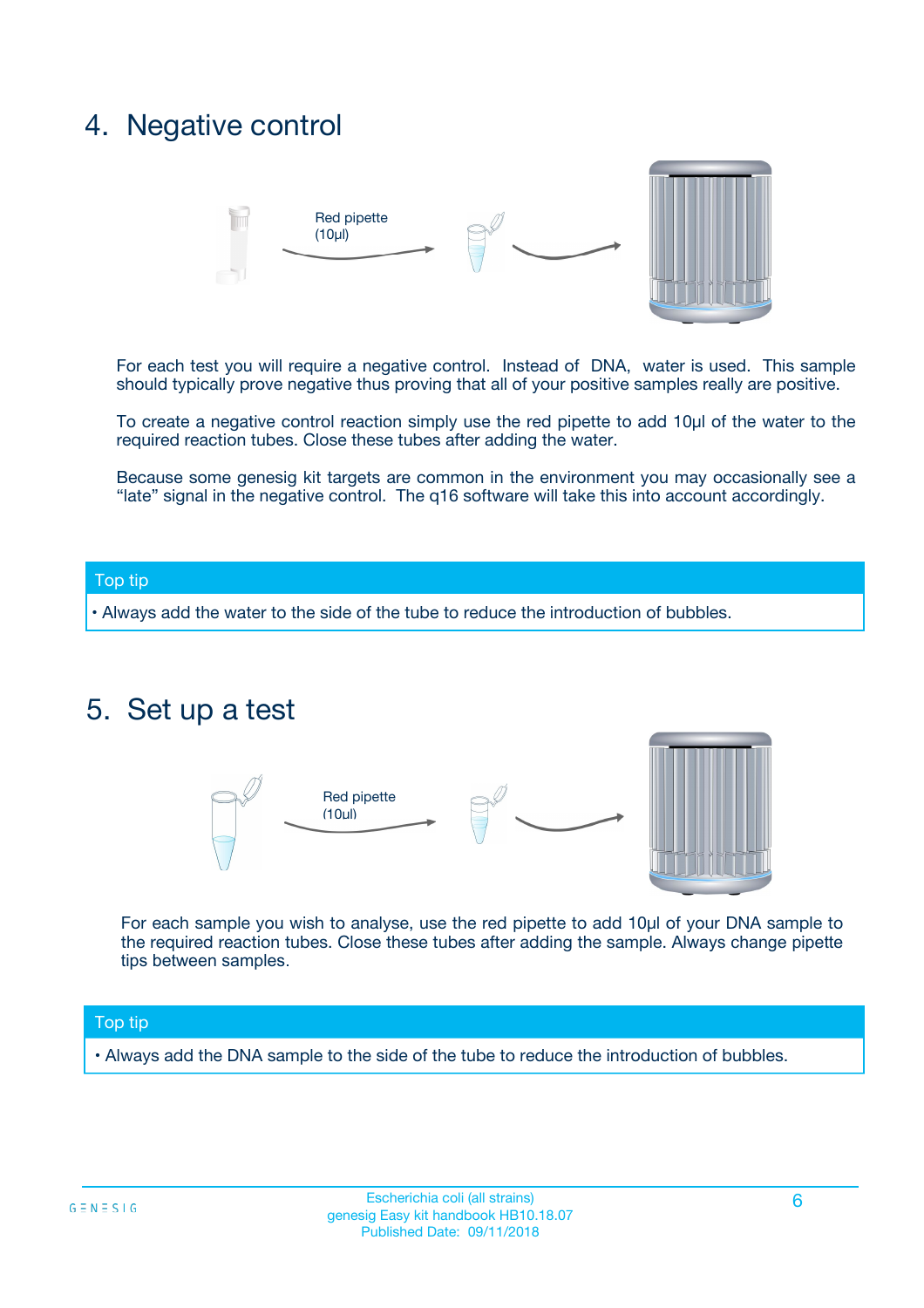## 6. Positive control



Use the blue pipette to transfer 1000µl (2 x 500µl) of template preparation buffer into the positive control template tube. Cap and shake tube to mix.

Each time you run a test you will require a positive control. This is a small portion of DNA from your target of interest. It serves two purposes:

1. It will always test positive so it shows that everything is working as it should be.

2. The q16 software knows how much DNA is present in the positive control. So it can automatically compare your sample of interest with the positive control to calculate the amount of target DNA in your sample.

To create a positive control reaction, simply use 10µl of the positive control instead of your DNA sample.



Take great care when setting up your positive control. The positive control template has the potential to give you a false positive signal in your other samples. Set positive controls up last after all other sample tubes are closed. Always change pipette tips between samples. You may even choose to set up positive controls in a separate room.

#### Top tip

**•** Always add the positive control to the side of the tube to reduce the introduction of bubbles.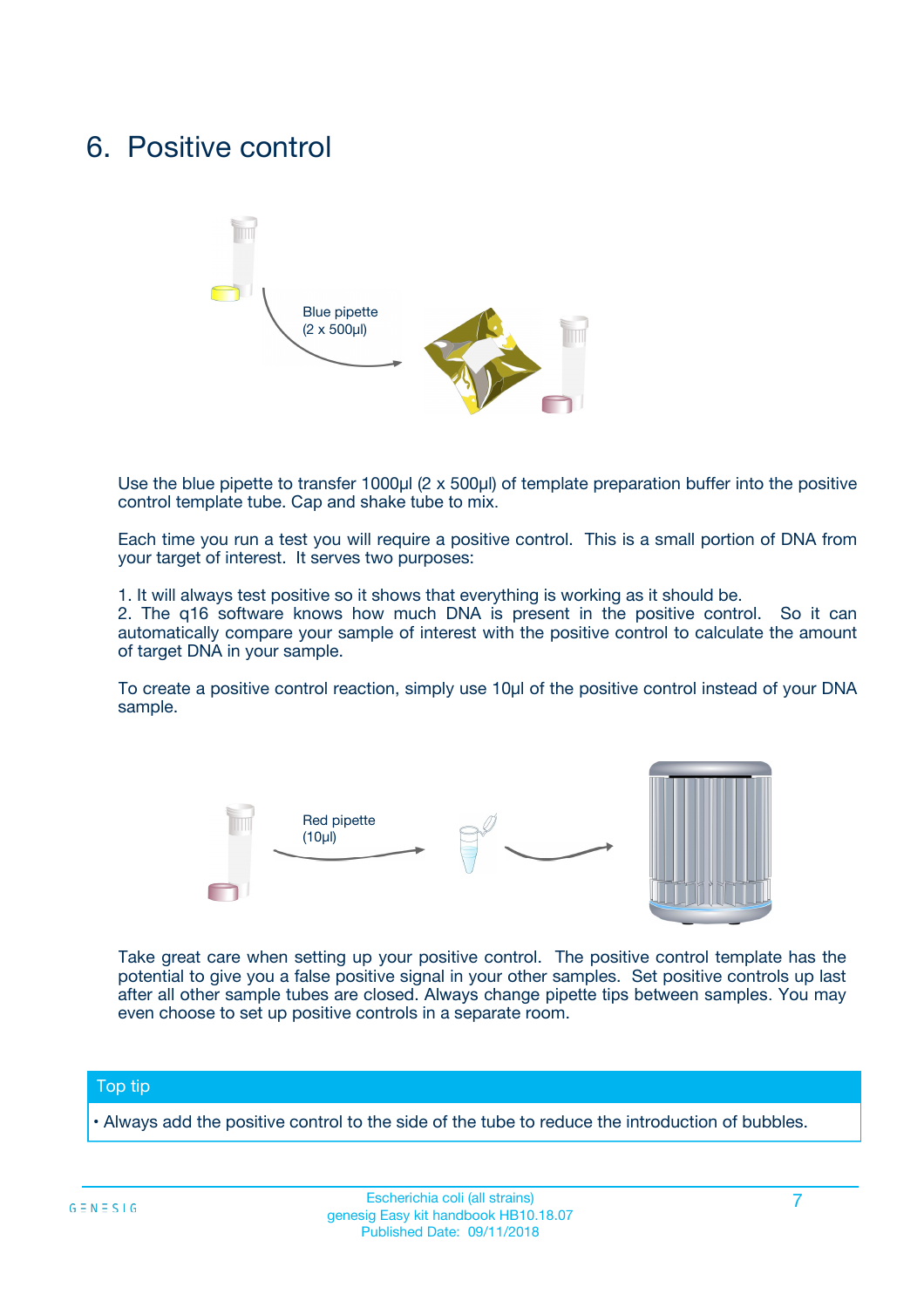# 7. Running the test

Place the tubes into the correct positions in your q16 as defined by the software, this may include positioning of empty tubes to ensure that the q16 lid is balanced. The run can then be started.

| genesig q16 PCR software - 1.2                                               |                                | $\begin{array}{c c c c} \hline \multicolumn{3}{c }{\textbf{0}} & \multicolumn{3}{c }{\textbf{0}} \end{array}$ |                              |
|------------------------------------------------------------------------------|--------------------------------|---------------------------------------------------------------------------------------------------------------|------------------------------|
| $\vert \cdot \vert$<br><b>Open Experiments:</b><br>Unsaved (New Experiment 2 | Open<br>Save<br>$\sqrt{9}$ New | Save As<br><b>C</b> Close<br>$G \equiv N \equiv S \mid G$<br><b>X</b> Configuration                           |                              |
| Setup<br><b>Results</b><br><b>Stages:</b>                                    |                                |                                                                                                               |                              |
| <b>Notes</b>                                                                 | <b>Samples</b>                 | <b>Tests</b>                                                                                                  |                              |
| <b>Name and Details</b>                                                      | Color<br>Name                  | Note<br>Color<br>Note<br>Name                                                                                 |                              |
| New Experiment 2017-10-26 11:06                                              | Sample 1                       | ÷<br>Test <sub>1</sub>                                                                                        | ÷                            |
| Kit type: genesig® Easy Target Detection kit                                 | Sample 2                       |                                                                                                               |                              |
| Instrument Id.:                                                              | Sample 3                       | $\qquad \qquad \blacksquare$                                                                                  | $\qquad \qquad \blacksquare$ |
| <b>Run Completion Time:</b>                                                  | Sample 4                       |                                                                                                               |                              |
| <b>Notes</b><br>A<br>⊺៴                                                      | Sample 5                       | $\triangle$<br>$\oplus$                                                                                       | 借<br>₩                       |
| <b>Well Contents</b>                                                         |                                | Run                                                                                                           |                              |
| Pos.<br><b>Test</b>                                                          | Sample                         | <b>Run Status</b>                                                                                             |                              |
| Test 1<br>-1                                                                 | <b>Negative Control</b>        | $\blacktriangle$                                                                                              |                              |
| $\overline{2}$<br>Test 1                                                     | <b>Positive Control</b>        |                                                                                                               |                              |
| 3<br>Test 1                                                                  | Sample 1                       | Show full log                                                                                                 |                              |
| Test 1<br>$\overline{4}$                                                     | Sample 2                       |                                                                                                               |                              |
| 5<br>Test 1                                                                  | Sample 3                       | <b>Run Control</b>                                                                                            |                              |
| Test 1<br>6                                                                  | Sample 4                       |                                                                                                               |                              |
| $\overline{7}$<br>Test 1                                                     | Sample 5                       |                                                                                                               |                              |
| 8                                                                            |                                | $\triangleright$ Start Run<br>Abort Run                                                                       |                              |
| <b>JOD FURTY TUDE TO BUILDED IN</b>                                          |                                | $\overline{\mathbf{v}}$                                                                                       |                              |

#### Top tip

- Before loading tubes into the q16, check for bubbles! Flick the bottom of the tubes to remove any bubbles that may have formed during the test setup.
- Apply centrifugal force with a sharp wrist action to ensure all solution is at the bottom of the reaction tube.
- When repeating a test you can use a previous file as a template by clicking 'open' then selecting File name > Files of Type > Experiment file as template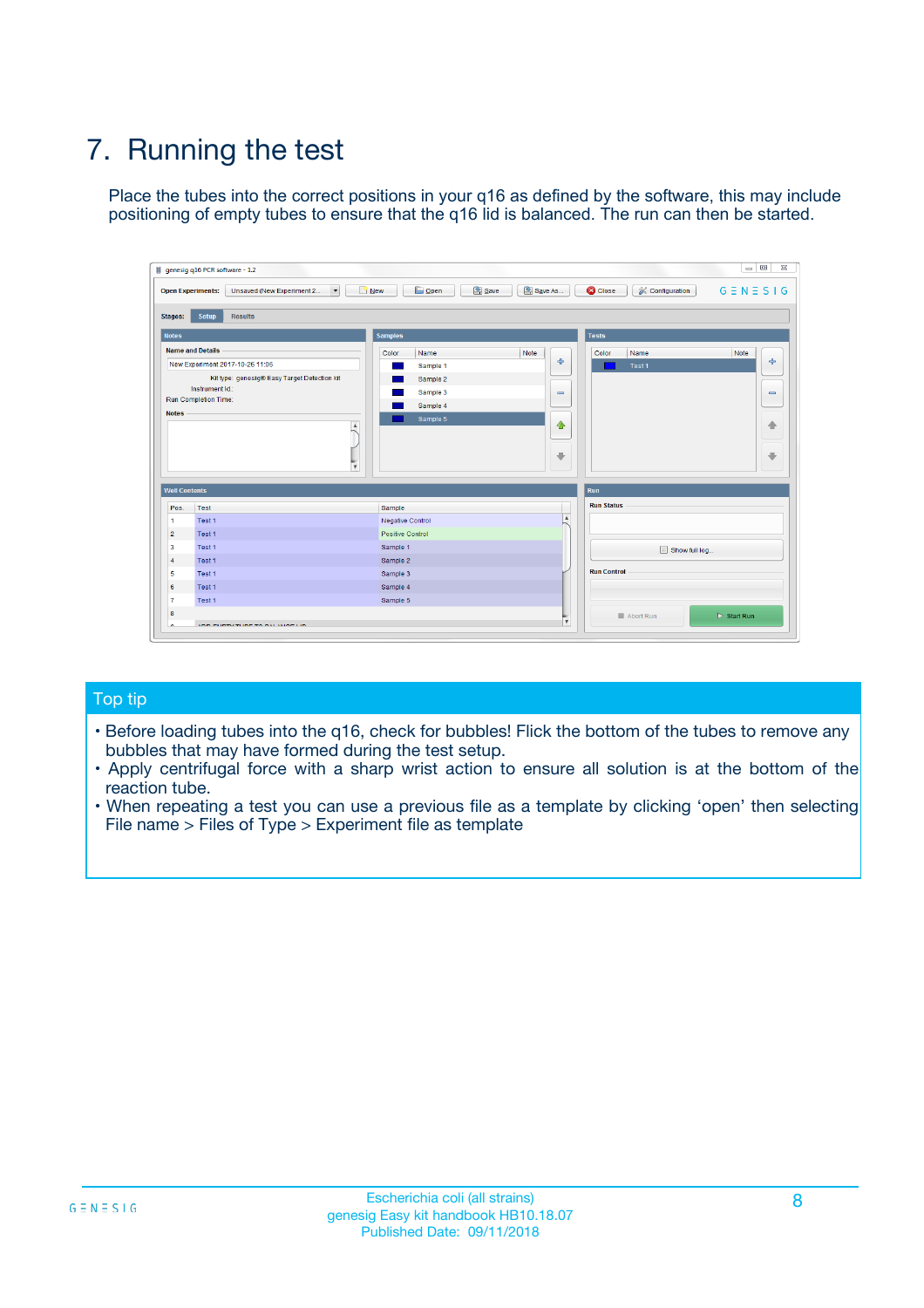## What do my results mean?

Analysis of your data is carried out automatically by the genesig q16. The following information is designed to help you fully understand a result or to troubleshoot:

### "Positive"

#### **Explanation**

Your sample has produced a positive result. Your target of interest is present and you can use the reported quantity.

"Negative"

#### **Explanation**

Your sample has produced a negative result. The target is not present in your sample.

### "Test contaminated"

#### **Explanation**

The Negative Control should be completely free of any DNA. If you see this error message it means that at some point during the setup, the Negative Control has been contaminated with DNA and has given a positive signal. This contamination has invalidated the test. The Positive Control and your test samples are both possible sources of contaminating DNA. The genesig q16 reaction tubes from previous runs will also contain very high amounts of DNA so it is important that these are carefully disposed of after the run is completed and NEVER OPENED. It may be the case that your kits have become contaminated which will lead to the same problem occurring repeatedly.

#### **Solutions**

1. Clean your working area using a commercial DNA remover solution to ensure the area is DNA free at the start of your run and re-run the test

2. If the problem persists then the kit has become contaminated and it will have to be discarded and replaced with a new kit. When you open the new kit, run a simple test to show that changing the kit has solved the problem. Prepare a test which includes only the Positive Control, the Negative Control and one 'mock sample'. For the 'mock sample' add water instead of any sample DNA. The result for the Negative Control and the mock sample should be negative indicating that contamination is no longer present.

#### **Preventive action**

An ideal lab set-up has a 'Clean area' where the test reagents are prepared and a 'sample area' where DNA samples and the Positive Control template are handled. The best workflow involves setting up all the test components (excluding the positive control template) in the clean area and then moving the tests to the sample area for sample and Positive Control addition. If this method is followed then the kit components are always kept away from possible sources of contamination. For extra security the Negative Control can be completely prepared and sealed in the clean area. All work areas should be decontaminated regularly with DNA remover.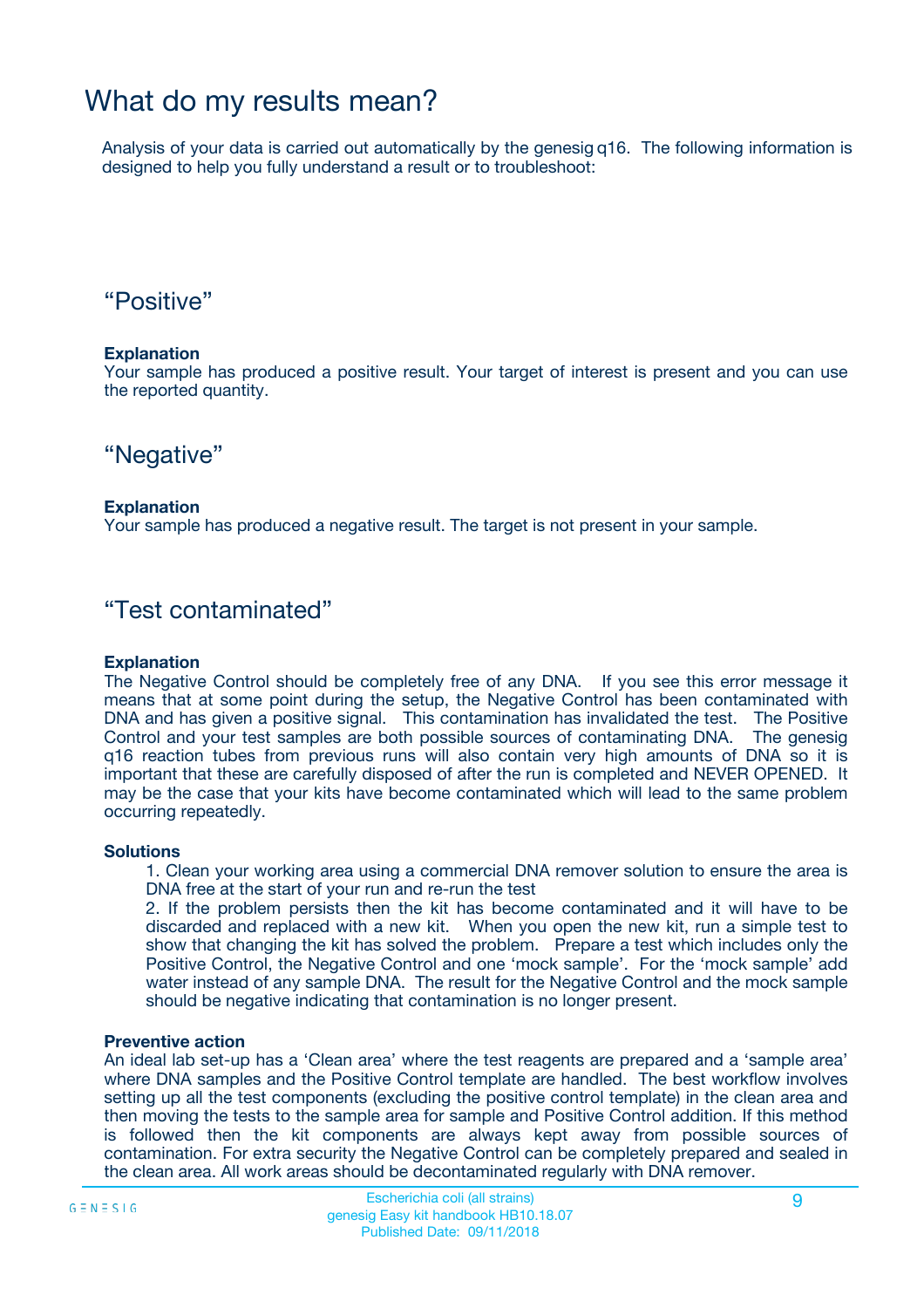### "Sample preparation failed"

#### **Explanation**

The test has failed because the quality of the sample was not high enough. The Internal Extraction Control component identifies whether the sample has been prepared correctly and is of suitable quality. This error message means that this quality control test has failed and the sample quality is not high enough for analysis.

#### **Solutions**

1. Check the sample preparation protocol for any user errors then repeat.

2. Poor quality samples can result from overloading the sample preparation protocol with too much starting material. Try reducing the amount of starting material then repeat.

3. Failing to add the Internal extraction Control DNA to your sample during the sample preparation protocol can also lead to a reported result of "sample preparation failed". Ensure that this step has not been overlooked or forgotten. If your samples are derived from an archive store or from a process separate from your genesig Easy extraction kit; you must add 5µl of Internal Extraction Control DNA into each 0.5ml of your sample to make it suitable for use on the q16.

### "Positive result, poor quality sample"

#### **Explanation**

The test is positive so if you are only interested in obtaining a 'present or absent' answer for your sample then your result is reliable. However, the test contains an Internal Extraction Control component that identifies if the sample is of high quality. This quality control test has failed and the sample is not therefore of high enough quality to accurately calculate the exact copy number of DNA present. If you require quantitative information for your sample then proceed with the solutions below.

#### **Solution**

For appropriate solutions, read the "Sample preparation failed" section of this handbook.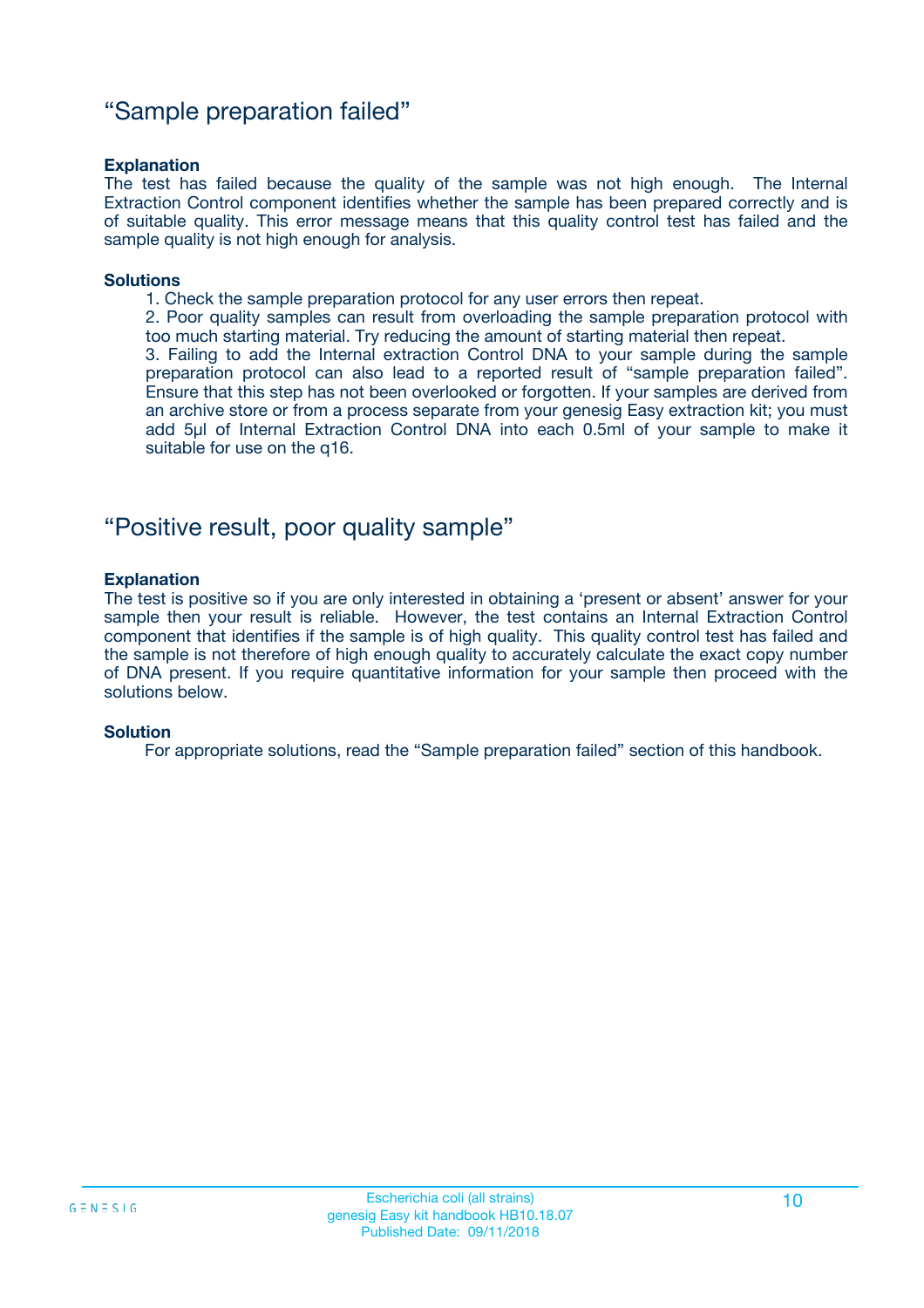### "Test failed"

#### **Explanation**

The test has failed because the Positive Control has not worked. The Positive Control is present to show that all aspects of the test are working correctly together. When this control test fails, the test as a whole is invalidated. This finding indicates that a problem has occurred in the reaction set-up part of the experiment and has nothing to do with sample preparation.

#### **Solutions**

- 1. Check the entire workflow and test set-up to look for any user errors, then repeat the test e.g. have the right colour pipettes and solutions been used with the correct tubes?
- 2. Ensure the positive and negative controls are inserted into the correct wells of your q16.

3. A component of the test may have 'gone off' due to handing errors, incorrect storage or exceeding the shelf life. When you open a new kit, run a simple test to show that changing the kit has solved the problem. Prepare a test which includes only the Positive Control, the Negative Control and one 'mock sample'. For the 'mock sample' add internal control template instead of any sample DNA. If the Positive Control works, the mock sample will now be called as a negative result.

### "Test failed and is contaminated"

#### **Explanation**

The Positive Control is indicating test failure, and the Negative Control is indicating test contamination. Please read the "Test Failed" and "Test contamination" sections of this technical support handbook for a further explanation.

#### **Solution**

For appropriate solutions, read both the "Test failed" and "Test contaminated" sections of this handbook.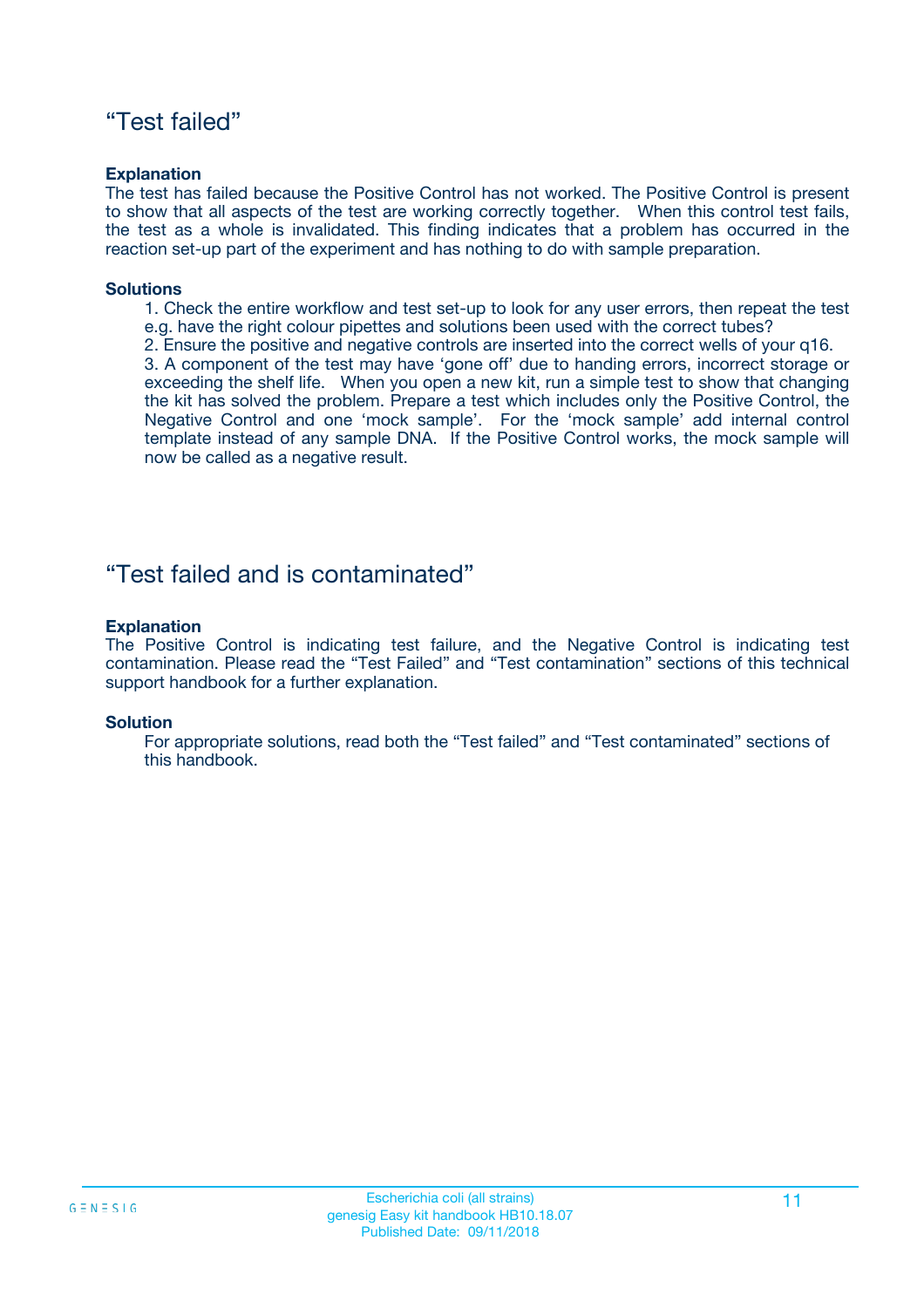## Escherichia coli (all strains)

Escherichia coli (E. coli) is one of many species of bacteria living in the lower intestines of mammals, known as gut flora. When located in the large intestine, it assists with waste processing, vitamin K production, and food absorption. Discovered in 1885 by Theodor Escherich, a German pediatrician and bacteriologist, E. coli are abundant: the number of individual E. coli bacteria in the faeces that a human defecates in one day averages between 100 billion and 10 trillion. However, the bacteria are not confined to the environment, and specimens have also been located, for example, on the edge of hot springs.

E. coli are unable to sporulate. Thus, treatments which kill all active bacteria, such as pasteurization or simple boiling, are effective for their eradication, without requiring the more rigorous sterilization which also deactivates spores.

As a result of their adaptation to mammalian intestines, E. coli grow best in vivo or at the higher temperatures characteristic of such an environment, rather than the cooler temperatures found in soil and other environments.

The enteric E. coli (EC) are divided on the basis of virulence properties into enterotoxigenic (ETEC – causative agent of diarrhea in humans, pigs, sheep, goats, cattle, dogs, and horses), enteropathogenic (EPEC – causative agent of diarrhea in humans, rabbits, dogs, cats and horses); enteroinvasive (EIEC – found only in humans), verotoxigenic (VTEC – found in pigs, cattle, dogs and cats); enterohaemorrhagic (EHEC – found in humans, cattle, and goats, attacking porcine strains that colonize the gut in a manner similar to human EPEC strains) and enteroaggregative E. coli (EAggEC – found only in humans).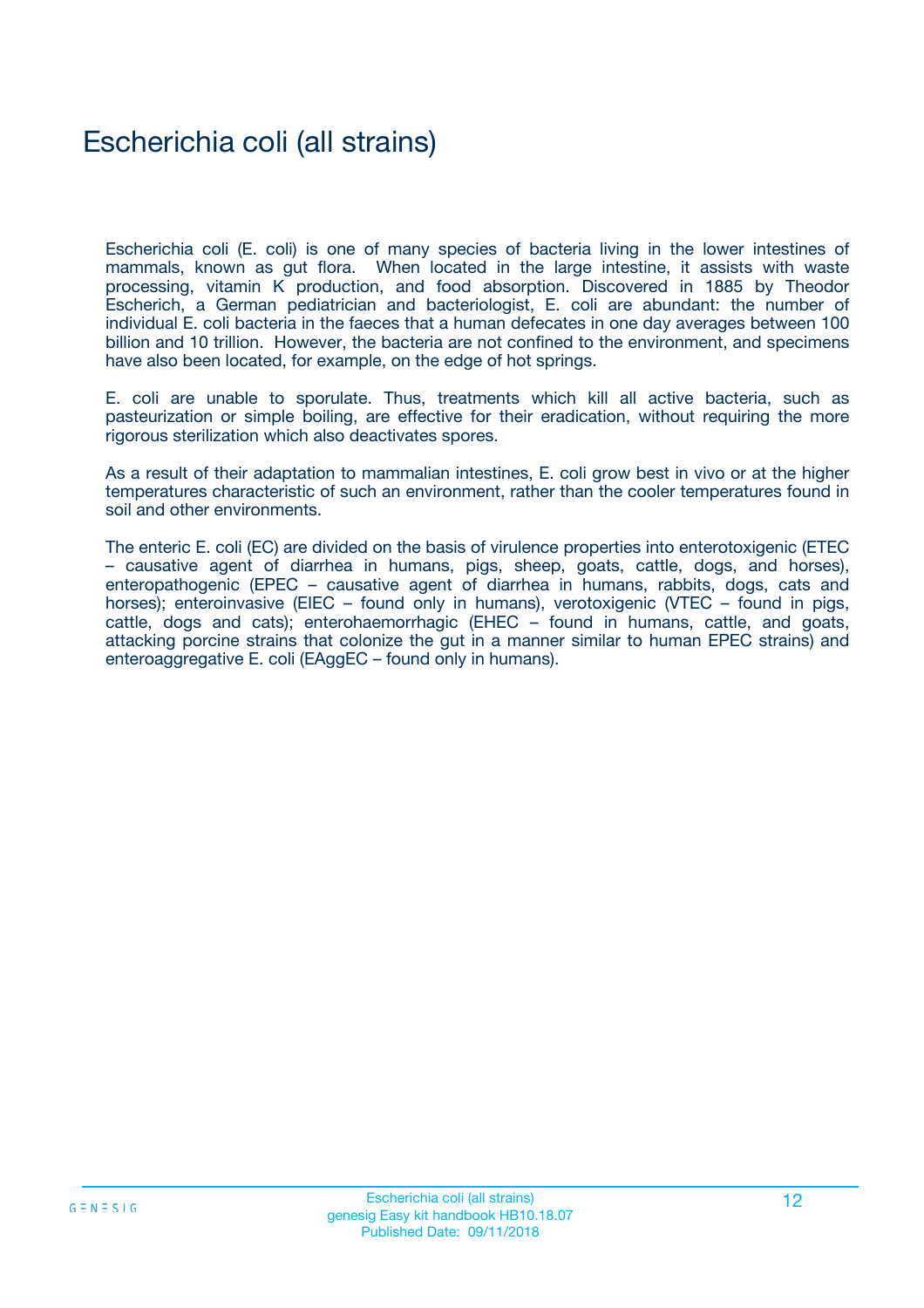## **Specificity**

The Primerdesign genesig Kit for Escherichia coli (all strains) (E.coli\_spp) genomes is designed for the in vitro quantification of E.coli\_spp genomes. The kit is designed to have a broad detection profile. Specifically, the primers represent 100% homology with over 95% of the NCBI database reference sequences available at the time of design.

The dynamics of genetic variation means that new sequence information may become available after the initial design. Primerdesign periodically reviews the detection profiles of our kits and when required releases new versions.

This kit also detects:

Shigella sonnei, Shigella flexneri, Shigella dysenteriae, Shigella boydii, Rhizobium, Carica papaya, Arabidopsis thaliana, Phytophthora capsici.

If you require further information, or have a specific question about the detection profile of this kit then please send an e.mail to enquiry@primerdesign.co.uk and our bioinformatics team will answer your question.